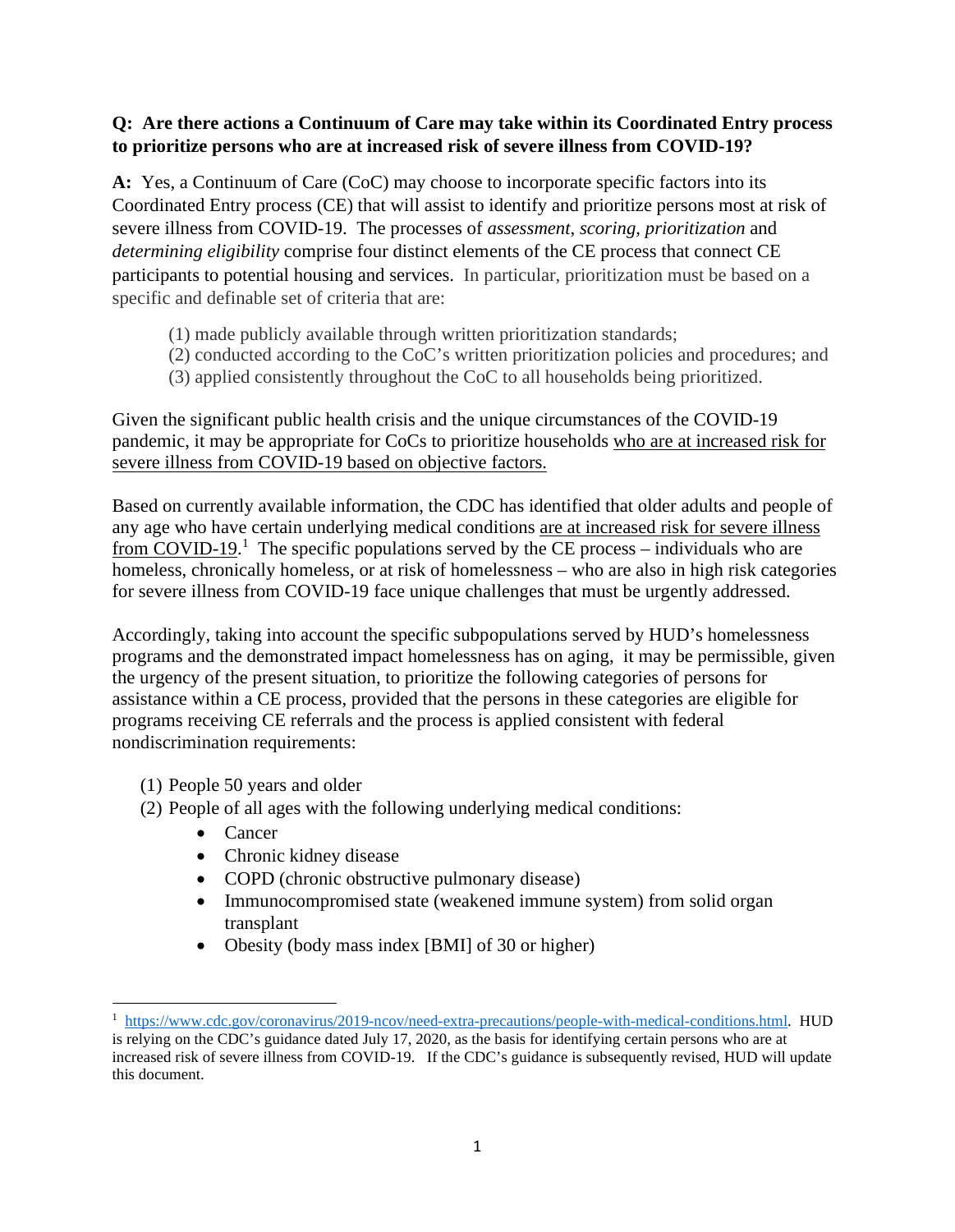- Serious heart conditions, such as heart failure, coronary artery disease, or cardiomyopathies
- Sickle cell disease
- Type 2 diabetes mellitus

The CDC's guidance is updated to reflect available data, and HUD will update this accordingly.

For CoCs that choose to prioritize these high-risk groups, the CoC must prioritize all identified subgroups. In other words, the CoC must prioritize households who meet the identified age factor as well as households where any household member has any of the identified underlying medical conditions. Moreover, with respect to people with underlying medical conditions, any inquiry in the CE process must be focused on the presence of the medical condition, without asking intrusive or detailed questions. Extensive documentation of medical conditions should not be sought and certain individuals cannot be held to stricter documentation standards. For example, an intake worker may use the above list of underlying medical conditions and ask whether the person has any conditions that fall under any of those categories. Keep in mind, it is the responsibility of the project receiving referrals from CE to document a household's eligibility for the project, including documenting homeless or at-risk of homelessness status and any additional NOFA criteria. Not every household that is at increased risk of severe illness for COVID-19 will be eligible for each project.

In addition, CoCs may also choose to incorporate additional objective factors into their CE process to address the impact of COVID-19 on individuals and families who are homeless or at risk of homelessness. For example, permissible factors may include any of the following:

- Elevated risk of transmission at the location where the person is currently living, *e.g.*, on the street, in a congregate setting such as a shelter, jail, or prison, or other arrangements
- Inability to take steps to avoid transmission where the person lives or works, *e.g.*, multiple people sharing a sleeping space, work or living environment with close physical interactions and inadequate PPE, living in a place without access to running water
- Lack of access to healthcare, *e.g.*, lack of health insurance, lack of primary care provider, use of ER for all medical care

A CoC that chooses to incorporate any of these additional objective factors must clearly identify and incorporate the specific factors into its CE process and work with its providers to ensure uniform questions are asked consistently of all potential clients.

It may be appropriate for CoCs to prioritize for assistance persons who fall under any of the categories identified in this Q&A so long as the process meets all CE program requirements, including in particular ensuring that the criteria are applied uniformly throughout the CoC to all households being prioritized, and the process is applied consistent with federal nondiscrimination requirements. CoCs are prohibited from using the prioritization process to discriminate based on protected classes as defined by federal civil rights laws and requirements. These protected classes include race, color, religion, national origin, sex, age, familial status, or disability, as well as compliance with HUD's Equal Access Rule. For example, CoCs and housing providers must